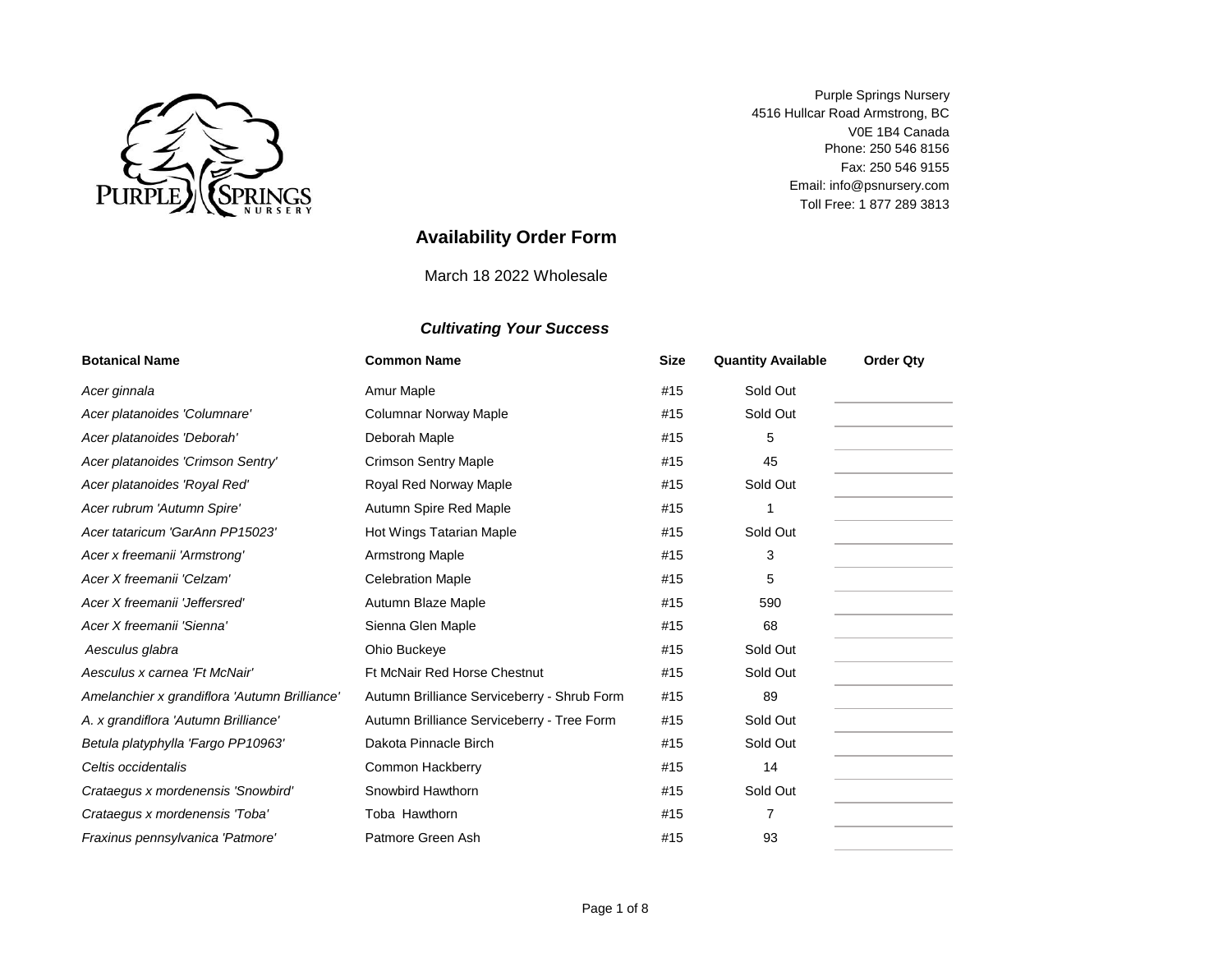| <b>Botanical Name</b>             | <b>Common Name</b>                   | <b>Size</b> | <b>Quantity Available</b> | <b>Order Qty</b> |
|-----------------------------------|--------------------------------------|-------------|---------------------------|------------------|
| Fraxinus pennsylvanica 'Rugby'    | Prairie Spire Ash                    | #15         | 73                        |                  |
| Fraxinus x 'Northern Treasure'    | Northern Treasure Ash                | #15         | 10                        |                  |
| Fraxinus americana 'Tuxedo"       | Tuxedo Ash                           | #15         | 2                         |                  |
| Gleditsia triacanthos 'Harve'     | Northern Acclaim Honeylocust         | #15         | 3                         |                  |
| Gleditsia triacanthos 'Suncole'   | Sunburst Honeylocust                 | #15         | 20                        |                  |
| Malus x 'Courageous'              | Courageous Crabapple                 | #15         | Sold Out                  |                  |
| Malus domestica 'Honeycrisp'      | Honeycrisp Apple                     | #15         | 22                        |                  |
| Malus x 'Jeflite'                 | <b>Starlite Flowering Crabapple</b>  | #15         | 1                         |                  |
| Malus x 'Spring Snow'             | Spring Snow Flowering Crabapple      | #15         | Sold Out                  |                  |
| Malus x 'Thunderchild'            | Thunderchild Flowering Crabapple     | #15         | Sold Out                  |                  |
| Malus x adstringens 'Durleo'      | <b>Gladiator Flowering Crabapple</b> | #15         | 153                       |                  |
| Physocarpus opulifolius 'Monlo'   | Diablo Ninebark                      | #15         | 8                         |                  |
| Populus tremula 'Erecta'          | Swedish Columnar Aspen               | #15         | 68                        |                  |
| Prunus nigra 'Princess Kay'       | Princess Kay Flowering Plum          | #15         | Sold Out                  |                  |
| Prunus virginiana                 | <b>Schubert Chokecherry</b>          | #15         | Sold Out                  |                  |
| Quercus macrocarpa                | <b>Burr Oak</b>                      | #15         | Sold Out                  |                  |
| Quercus r. x 'Fastigiata'         | <b>Kindred Spirit</b>                | #15         | Sold Out                  |                  |
| Quercus robur x bicolor 'Long'    | Regal Prince Oak                     | #15         | Sold Out                  |                  |
| Quercus rubra                     | Northern Red Oak                     | #15         | 15                        |                  |
| Sorbus aucuparia 'Michred'        | Cardinal Royal Mountain Ash          | #15         | Sold Out                  |                  |
| Sorbus decora                     | Showy Mountain Ash                   | #15         | Sold Out                  |                  |
| Sorbus rossica                    | Russian Mountain Ash                 | #15         | Sold Out                  |                  |
| Syringa reticulata 'Ivory Silk'   | Ivory Silk Japanese Lilac            | #15         | Sold Out                  | 150 (July)       |
| Syringa reticulata 'Summer Storm' | Summer Storm Lilac                   | #15         | 65                        |                  |
| Tilia americana 'American Sentry' | American Sentry Linden               | #15         | 2                         |                  |
| Tilia cordata 'Greenspire'        | Greenspire Littleleaf Linden         | #15         | 61                        |                  |
| Ulmus americana 'Brandon'         | <b>Brandon Elm</b>                   | #15         | Sold Out                  |                  |
| <b>Bylands Upright Elm</b>        | <b>Bylands Upright Elm</b>           | #15         | 1                         |                  |
| Ulmus americana 'Patmore'         | Patmore Elm                          | #15         | 2                         |                  |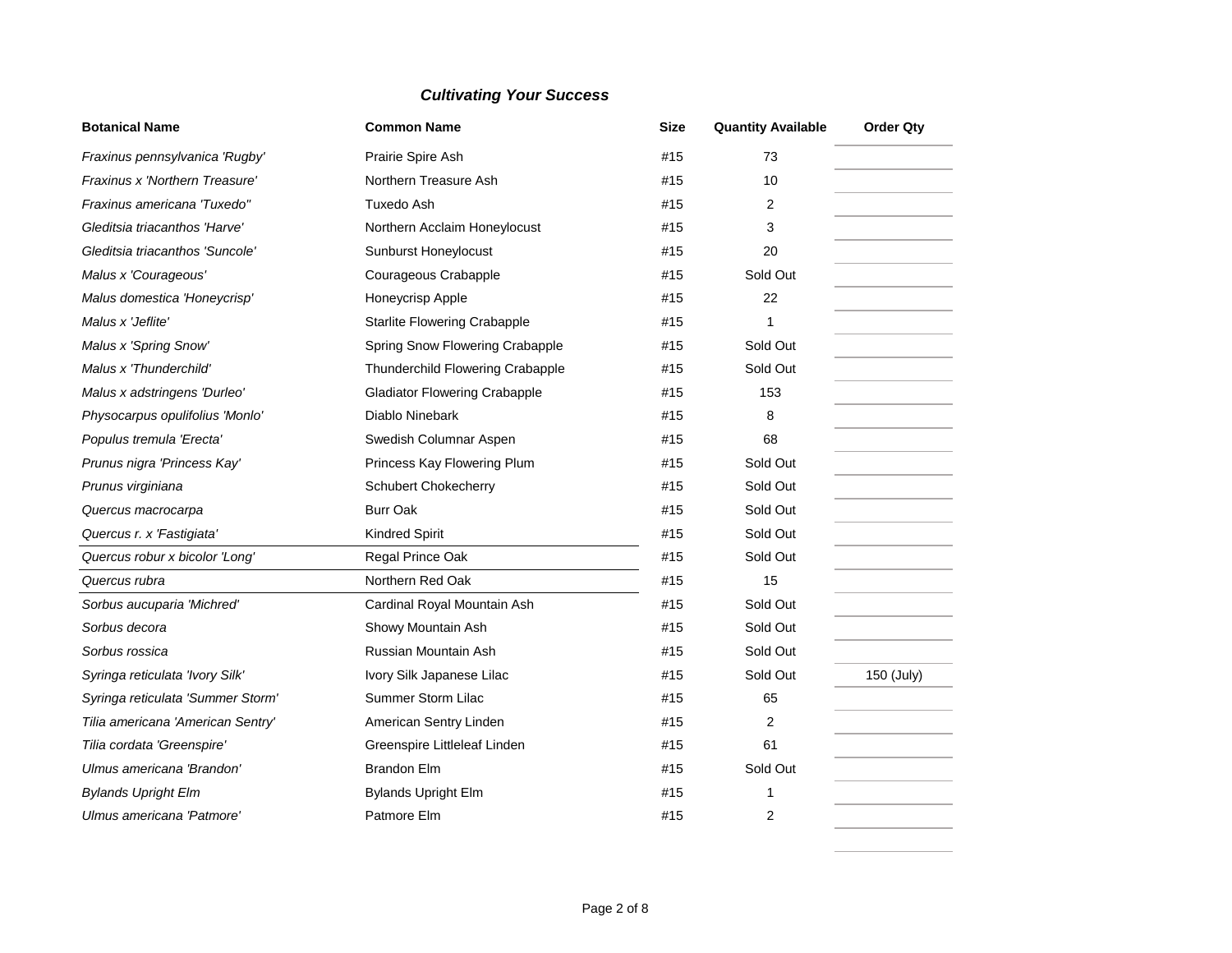| <b>Botanical Name</b>                   | <b>Common Name</b>            | <b>Size</b>      | <b>Quantity Available</b> | <b>Order Qty</b> |
|-----------------------------------------|-------------------------------|------------------|---------------------------|------------------|
| Acer ginnala                            | Amur Maple                    | 50mm             | Sold Out                  |                  |
| Acer platanoides 'Columnare'            | <b>Columnar Norway Maple</b>  | 50 <sub>mm</sub> | 14                        |                  |
| Acer platanoides 'Crimson Sentry'       | <b>Crimson Sentry Maple</b>   | 50mm             | 32                        |                  |
| Acer platanoides 'Deborah'              | Deborah Maple                 | 50 <sub>mm</sub> | 19                        |                  |
| Acer platanoides 'Deborah'              | Deborah Maple                 | 60 <sub>mm</sub> | 37                        |                  |
| Acer platanoides 'Deborah'              | Deborah Maple                 | 70mm             | $\overline{7}$            |                  |
| Acer platanoides 'Prairie Splendor'     | Prairie Splendor Norway Maple | 50 <sub>mm</sub> | 30                        |                  |
| Acer platanoides 'Prairie Splendor'     | Prairie Splendor Norway Maple | 60mm             | 3                         |                  |
| Acer platanoides 'Prairie Splendor'     | Prairie Splendor Norway Maple | 70mm             | 9                         |                  |
| Acer tataricum 'GarAnn PP15023'         | Hot Wings Tatarian Maple      | 50mm             | Sold Out                  |                  |
| Acer X freemanii 'Celzam'               | <b>Celebration Maple</b>      | 50 <sub>mm</sub> | 75                        |                  |
| Acer X freemanii 'Celzam'               | <b>Celebration Maple</b>      | 60mm             | 28                        |                  |
| Acer X freemanii 'Celzam'               | <b>Celebration Maple</b>      | 70mm             | 5                         |                  |
| Acer X freemanii 'Jeffersred'           | Autumn Blaze Maple            | 50 <sub>mm</sub> | 484                       |                  |
| Acer X freemanii 'Jeffersred'           | Autumn Blaze Maple            | 60mm             | 222                       |                  |
| Acer X freemanii 'Jeffersred'           | Autumn Blaze Maple            | 70mm             | 180                       |                  |
| Acer X freemanii 'Jeffersred'           | Autumn Blaze Maple            | Oversize         | 26                        |                  |
| Acer X freemanii 'Sienna'               | Sienna Glen Maple             | 50mm             | Sold Out                  |                  |
| Acer X freemanii 'Sienna'               | Sienna Glen Maple             | 60 <sub>mm</sub> | 20                        |                  |
| Acer X freemanii 'Sienna'               | Sienna Glen Maple             | 70mm             | 59                        |                  |
| Acer X freemanii 'Sienna'               | Sienna Glen Maple             | Oversize         | 18                        |                  |
| Acer saccharum                          | Green Mountain Sugar Maple    | 50 <sub>mm</sub> | Sold Out                  |                  |
| Acer saccharum                          | Green Mountain Sugar Maple    | 60mm             | 3                         |                  |
| Aesculus glabra                         | Ohio Buckeye                  | 50 <sub>mm</sub> | Sold Out                  |                  |
| Aesculus glabra                         | Ohio Buckeye                  | 60mm             | 28                        |                  |
| Aesculus glabra                         | Ohio Buckeye                  | 70mm             | 23                        |                  |
| Aesculus glabra                         | Ohio Buckeye                  | Oversize         | 18                        |                  |
| Aesculus x carnea 'Ft. McNair'          | Fort McNair Buckeye           | 50mm             | 7                         |                  |
| Aesculus x carnea 'Ft. McNair'          | Fort McNair Buckeye           | 60 <sub>mm</sub> | 1                         |                  |
| Aesculus x arnoldiana 'Autumn Splendor' | Autumn Splendor Buckeye       | 50 <sub>mm</sub> | $\overline{4}$            |                  |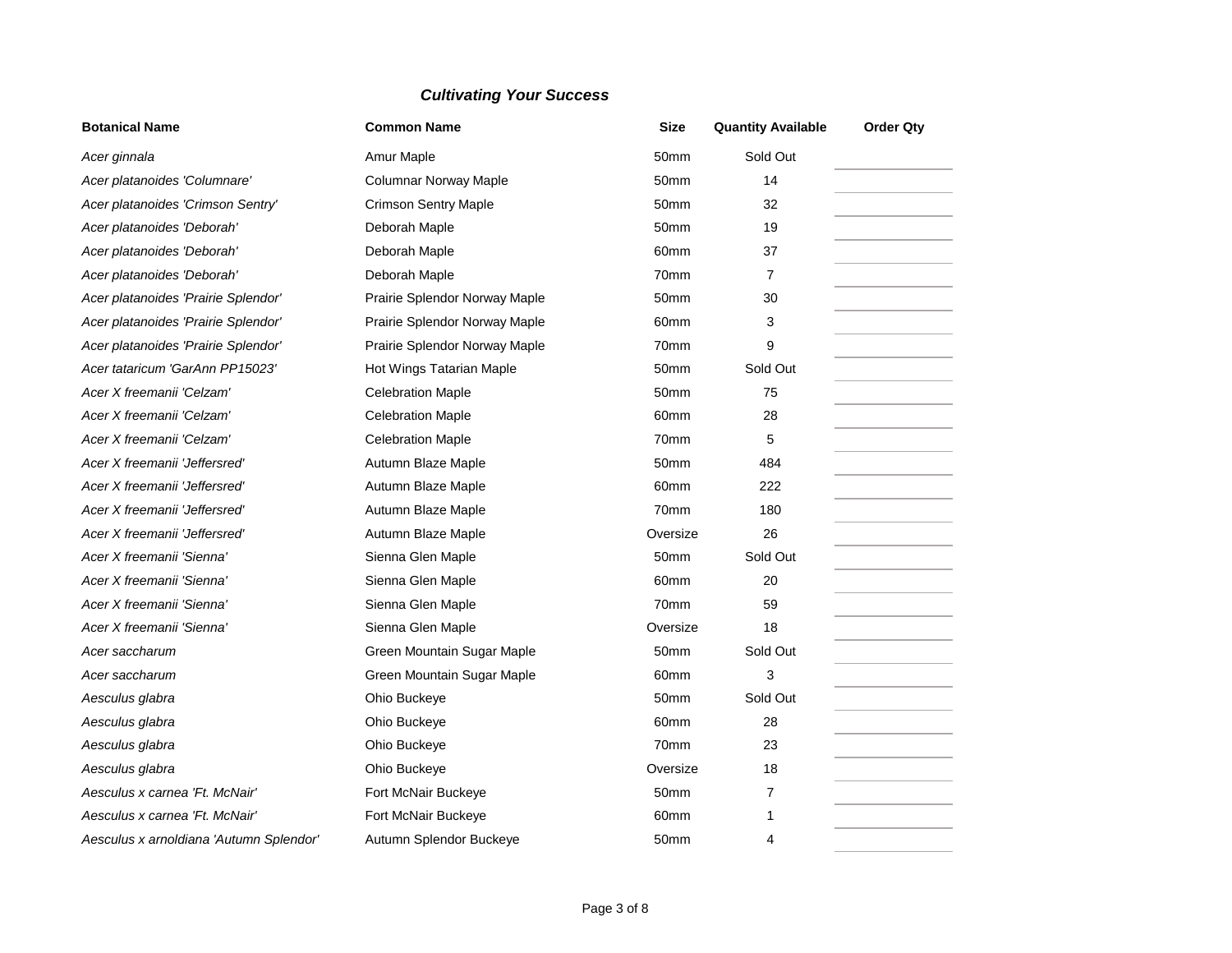| <b>Botanical Name</b>                   | <b>Common Name</b>           | <b>Size</b>      | <b>Quantity Available</b> | <b>Order Qty</b> |
|-----------------------------------------|------------------------------|------------------|---------------------------|------------------|
| Aesculus x arnoldiana 'Autumn Splendor' | Autumn Splendor Buckeye      | 60 <sub>mm</sub> | 4                         |                  |
| Betula platyphylla 'Fargo PP10963'      | Dakota Pinnacle Birch        | 50 <sub>mm</sub> | Sold Out                  |                  |
| Betula platyphylla 'Jefpark'            | <b>Parkland Pillar Birch</b> | 50 <sub>mm</sub> | 2                         |                  |
| Celtis occidentalis                     | Common Hackberry             | 50 <sub>mm</sub> | 113                       |                  |
| Celtis occidentalis                     | Common Hackberry             | 60 <sub>mm</sub> | 47                        |                  |
| Crataegus crus-gall inermis             | Thornless Cockspur Hawthorn  | 50mm             | 4                         |                  |
| Crataegus viridis 'Winter King'         | Winter King Hawthorn         | 50 <sub>mm</sub> | 6                         |                  |
| Crataegus x mordenensis 'Snowbird'      | Snowbird Hawthorn            | 50 <sub>mm</sub> | 141                       |                  |
| Crataegus x mordenensis 'Snowbird'      | Snowbird Hawthorn            | 60mm             | 130                       |                  |
| Crataegus x mordenensis 'Snowbird'      | Snowbird Hawthorn            | 70mm             | Sold Out                  |                  |
| Crataegus x mordenensis 'Snowbird'      | Snowbird Hawthorn            | Oversize         | 177                       |                  |
| Crataegus x mordenensis 'Toba'          | Toba Hawthorn                | 50 <sub>mm</sub> | Sold Out                  |                  |
| Crataegus x mordenensis 'Toba'          | Toba Hawthorn                | 60mm             | sold out                  |                  |
| Crataegus x mordenensis 'Toba'          | Toba Hawthorn                | 70mm             | 3                         |                  |
| Crataegus x mordenensis 'Toba'          | Toba Hawthorn                | Oversize         | 20                        |                  |
| Fraxinus americana 'Junginger'          | Autumn Purple White Ash      | 50 <sub>mm</sub> | Sold Out                  |                  |
| Fraxinus americana 'Tuxedo Ash'         | Tuxedo Ash                   | 50mm             | Sold Out                  |                  |
| Fraxinus americana 'Tuxedo Ash'         | Tuxedo Ash                   | 60 <sub>mm</sub> | $\overline{4}$            |                  |
| Fraxinus pennsylvanica 'Patmore'        | Patmore Green Ash            | 50 <sub>mm</sub> | 39                        |                  |
| Fraxinus pennsylvanica 'Patmore'        | Patmore Green Ash            | 60 <sub>mm</sub> | 10                        |                  |
| Fraxinus pennsylvanica 'Patmore'        | Patmore Green Ash            | 70mm             | sold out                  |                  |
| Fraxinus pennsylvanica 'Patmore'        | Patmore Green Ash            | Oversize         | Sold Out                  |                  |
| Fraxinus pennsylvanica 'Rugby'          | Prairie Spire Ash            | 50 <sub>mm</sub> | 172                       |                  |
| Fraxinus pennsylvanica 'Rugby'          | Prairie Spire Ash            | 60 <sub>mm</sub> | 41                        |                  |
| Fraxinus pennsylvanica 'Rugby'          | Prairie Spire Ash            | 70mm             | 69                        |                  |
| Fraxinus pennsylvanica 'Rugby'          | Prairie Spire Ash            | Oversize         | 9                         |                  |
| Fraxinus x 'Northern Treasure'          | Northern Treasure Ash        | 50 <sub>mm</sub> | 25                        |                  |
| Franixus x 'Northern Treasure'          | Northern Treasure Ash        | 60mm             | 6                         |                  |
| Gleditsia triacanthos 'Draves' PP21698  | <b>Street Keeper</b>         | 50mm             | 2                         |                  |
| Gleditsia triacanthos 'Harve'           | Northern Acclaim Honeylocust | 50mm             | Sold Out                  |                  |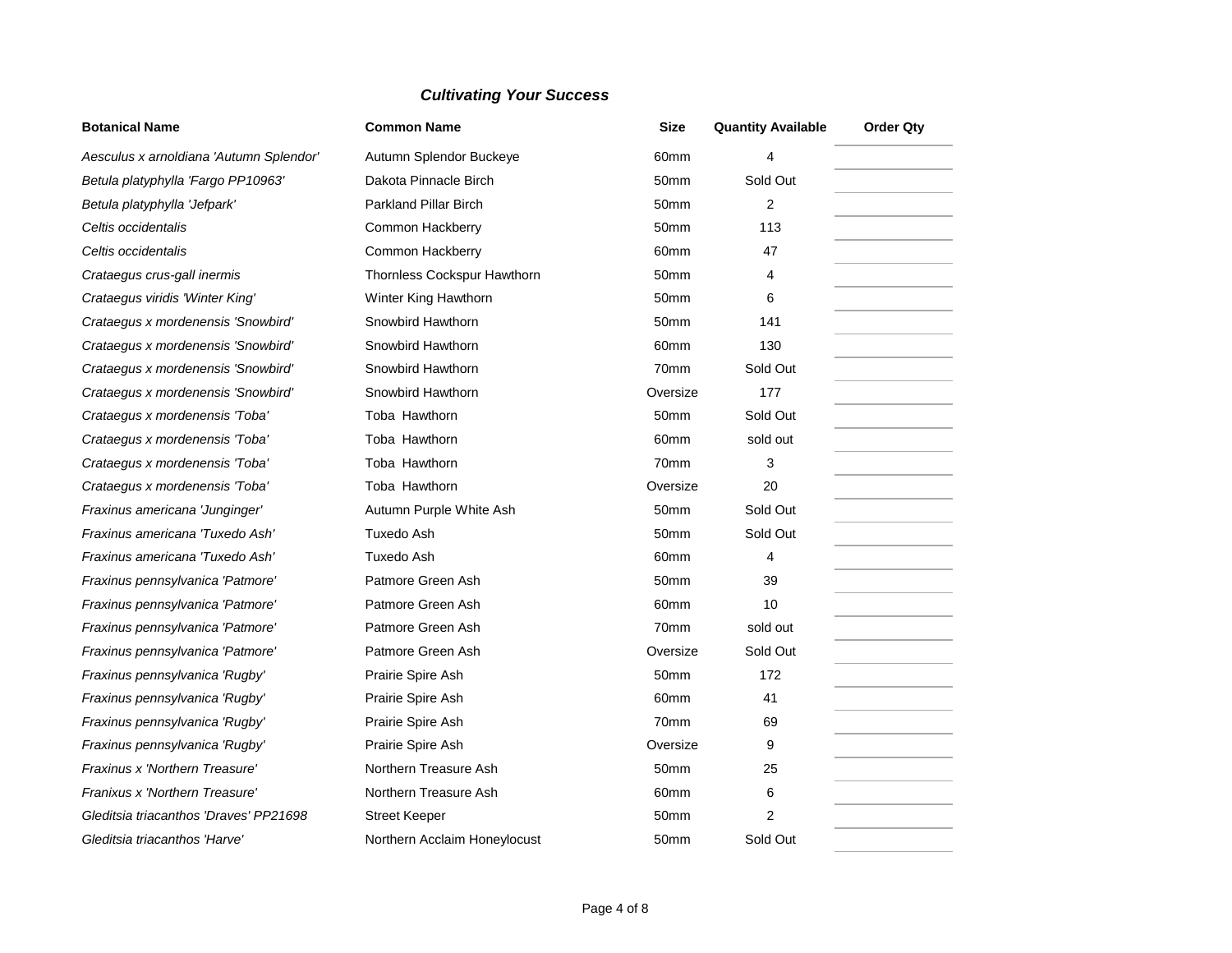| <b>Botanical Name</b>           | <b>Common Name</b>                   | <b>Size</b>      | <b>Quantity Available</b> | <b>Order Qty</b> |
|---------------------------------|--------------------------------------|------------------|---------------------------|------------------|
| Gleditsia triacanthos 'Skycole' | Skyline Honeylocust                  | 50mm             | Sold Out                  |                  |
| Gymnocladus dioicus             | Kentucky Coffeetree                  | 50mm             | 3                         |                  |
| Juglans nigra                   | <b>Black Walnut</b>                  | 50mm             | 16                        |                  |
| Juglans nigra                   | <b>Black Walnut</b>                  | 60 <sub>mm</sub> | 14                        |                  |
| Juglans nigra                   | <b>Black Walnut</b>                  | 70mm             | 18                        |                  |
| Malus domestica 'Honeycrisp'    | <b>Honeycrisp Apple</b>              | 50 <sub>mm</sub> | Sold Out                  |                  |
| Malus 'Royalty'                 | Royalty Flowering Crabapple          | 50mm             | Sold Out                  |                  |
| Malus x adstringens 'Durleo'    | <b>Gladiator Flowering Crabapple</b> | 50 <sub>mm</sub> | 221                       |                  |
| Malus x adstringens 'Durleo'    | <b>Gladiator Flowering Crabapple</b> | 60mm             | 121                       |                  |
| Malus x adstringens 'Durleo'    | <b>Gladiator Flowering Crabapple</b> | 70mm             | 49                        |                  |
| Malus x 'Courageous'            | Courageous Crabapple                 | 50 <sub>mm</sub> | 36                        |                  |
| Malus x 'Courageous'            | Courageous Crabapple                 | 60 <sub>mm</sub> | 95                        |                  |
| Malus x 'Courageous'            | Courageous Crabapple                 | 70mm             | Sold Out                  |                  |
| Malus x 'Jeflite'               | <b>Starlite Flowering Crabapple</b>  | 50mm             | Sold Out                  |                  |
| Malus x 'Jeflite'               | <b>Starlite Flowering Crabapple</b>  | 60 <sub>mm</sub> | Sold Out                  |                  |
| Malus x 'Jeflite'               | <b>Starlite Flowering Crabapple</b>  | 70mm             | 69                        |                  |
| Malus x 'Jeflite'               | <b>Starlite Flowering Crabapple</b>  | Oversize         | 31                        |                  |
| Malus x 'Pink Spire'            | Pink Spire Flowering Crabapple       | 50 <sub>mm</sub> | Sold Out                  |                  |
| Malus x 'Spring Snow'           | Spring Snow Flowering Crabapple      | 50mm             | Sold Out                  | 100 (July)       |
| Malus x 'Spring Snow'           | Spring Snow Flowering Crabapple      | 60mm             | Sold Out                  |                  |
| Malus x 'Thunderchild'          | Thunderchild Flowering Crabapple     | 50mm             | Sold Out                  |                  |
| Malus x 'Thunderchild'          | Thunderchild Flowering Crabapple     | 60 <sub>mm</sub> | Sold Out                  |                  |
| Picea glauca                    | <b>White Spruce</b>                  | 200cm            | 3                         |                  |
| Picea pungens                   | Colorado Spruce                      | 200cm            | Sold Out                  |                  |
| Picea pungens                   | Colorado Spruce                      | 250cm            | Sold Out                  |                  |
| Picea pungens                   | Colorado Spruce                      | 300cm            | Sold Out                  |                  |
| Picea pungens 'Fastigiata'      | Columnar Colorado Blue Spruce        | 200cm            | 6                         |                  |
| Pinus cembra                    | <b>Swiss Stone Pine</b>              | 200cm            | Sold Out                  |                  |
| Pinus contorta                  | Lodgepole Pine                       | 200cm            | 3                         |                  |
| Pinus sylvestris                | <b>Scots Pine</b>                    | 200cm            | 90                        |                  |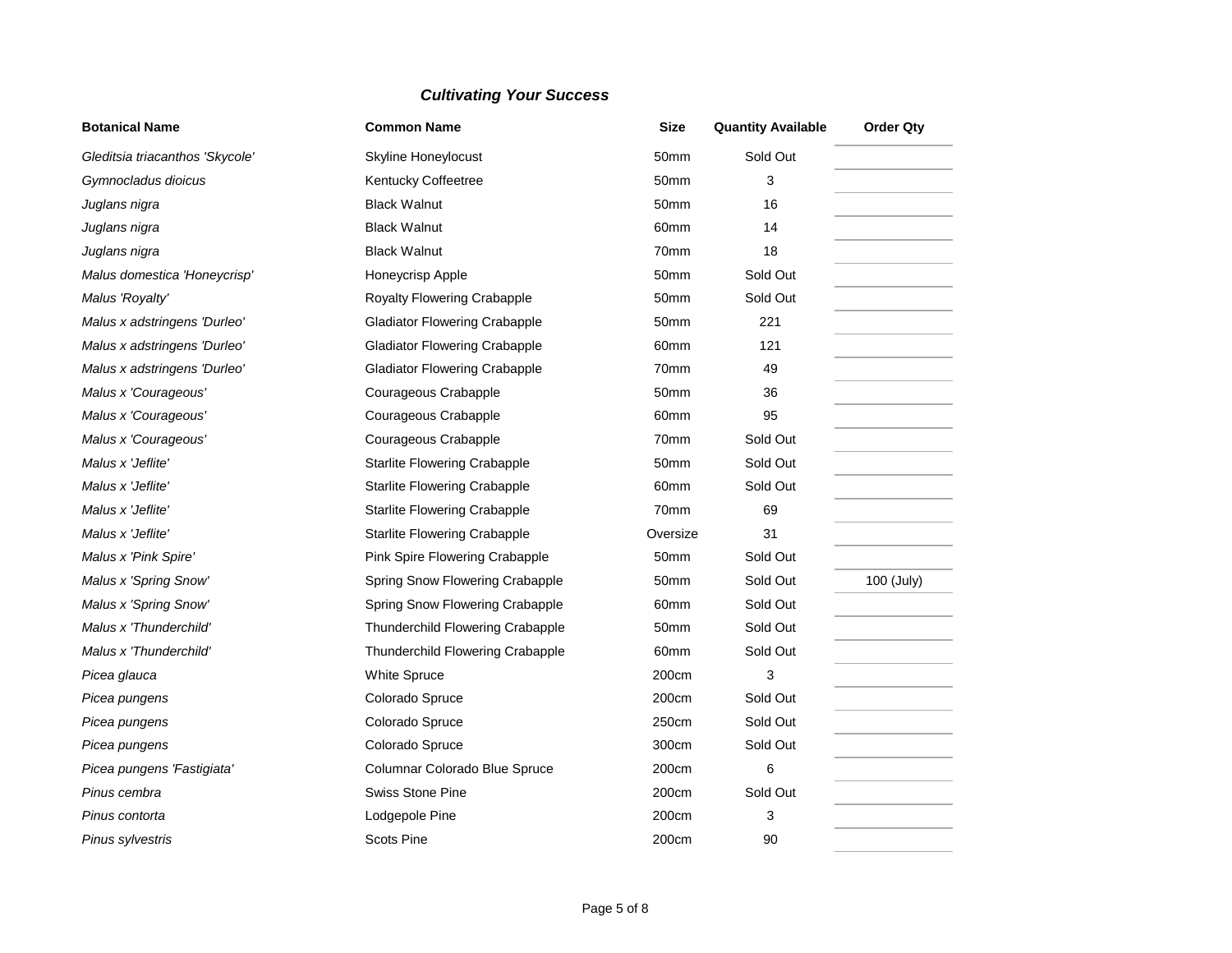| <b>Botanical Name</b>            | <b>Common Name</b>          | <b>Size</b>      | <b>Quantity Available</b> | <b>Order Qty</b> |
|----------------------------------|-----------------------------|------------------|---------------------------|------------------|
| Pinus sylvestris                 | <b>Scots Pine</b>           | 250cm            | 20                        |                  |
| Populus tremula 'Erecta'         | Swedish Columnar Aspen      | 50 <sub>mm</sub> | Sold Out                  |                  |
| Populus tremula 'Erecta'         | Swedish Columnar Aspen      | 60 <sub>mm</sub> | Sold Out                  |                  |
| Populus tremula 'Erecta'         | Swedish Columnar Aspen      | 70mm             | Sold Out                  |                  |
| Populus tremula 'Erecta'         | Swedish Columnar Aspen      | Oversize         | 8                         |                  |
| Populus tremuloides              | Trembling Aspen (tree Form) | 50mm             | Sold Out                  |                  |
| Populus tremuloides              | Trembling Aspen (tree Form) | 60mm             | 91                        |                  |
| Populus tremuloides              | Trembling Aspen (tree Form) | 70mm             | 13                        |                  |
| Populus tremuloides              | Trembling Aspen (tree Form) | Oversize         | 37                        |                  |
| Prunus cerasifera 'Newport'      | Newport Flowering Plum      | 50 <sub>mm</sub> | 14                        |                  |
| Prunus cerasifera 'Newport'      | Newport Flowering Plum      | 60mm             | 2                         |                  |
| Prunus nigra 'Princess Kay'      | Princess Kay Flowering Plum | 50mm             | 9                         |                  |
| Prunus nigra 'Princess Kay'      | Princess Kay Flowering Plum | 60 <sub>mm</sub> | 4                         |                  |
| Prunus virginiana                | <b>Schubert Chokecherry</b> | 50 <sub>mm</sub> | $\overline{2}$            |                  |
| Prunus virginiana                | Schubert Chokecherry        | 60 <sub>mm</sub> | 8                         |                  |
| Pyrus 'DurPSN303'                | Navigator Pear              | 50 <sub>mm</sub> | Sold Out                  |                  |
| Pyrus 'DurPSN303'                | Navigator Pear              | 60mm             | 3                         |                  |
| Quercus bicolor                  | Swamp White Oak             | 50 <sub>mm</sub> | 23                        |                  |
| Quercus macrocarpa               | <b>Burr Oak</b>             | 50mm             | 56                        | 300(July)        |
| Quercus macrocarpa               | <b>Burr Oak</b>             | 60mm             | Sold Out                  |                  |
| Quercus macrocarpa               | Burr Oak                    | 70mm             | 4                         |                  |
| Quercus macrocarpa               | <b>Burr Oak</b>             | Oversize         | 1                         |                  |
| Quercus r. x "fastigiata"        | <b>Kindred Spirit</b>       | 50mm             | Sold Out                  |                  |
| Querxus robur x alba 'JFS-KW2QX' | Skinny Genes Oak            | 50 <sub>mm</sub> | Sold Out                  |                  |
| Quercus robur x bicolor 'Long'   | Regal Prince Oak            | 50mm             | Sold Out                  |                  |
| Quercus rubra                    | Northern Red Oak            | 50mm             | 5                         |                  |
| Quercus rubra                    | Northern Red Oak            | 60 <sub>mm</sub> | 3                         |                  |
| Quercus rubra                    | Northern Red Oak            | 70mm             | 2                         |                  |
| Sorbus aucuparia 'Michred'       | Cardinal Royal Mountain Ash | 50mm             | 67                        |                  |
| Sorbus aucuparia 'Michred'       | Cardinal Royal Mountain Ash | 60 <sub>mm</sub> | 149                       |                  |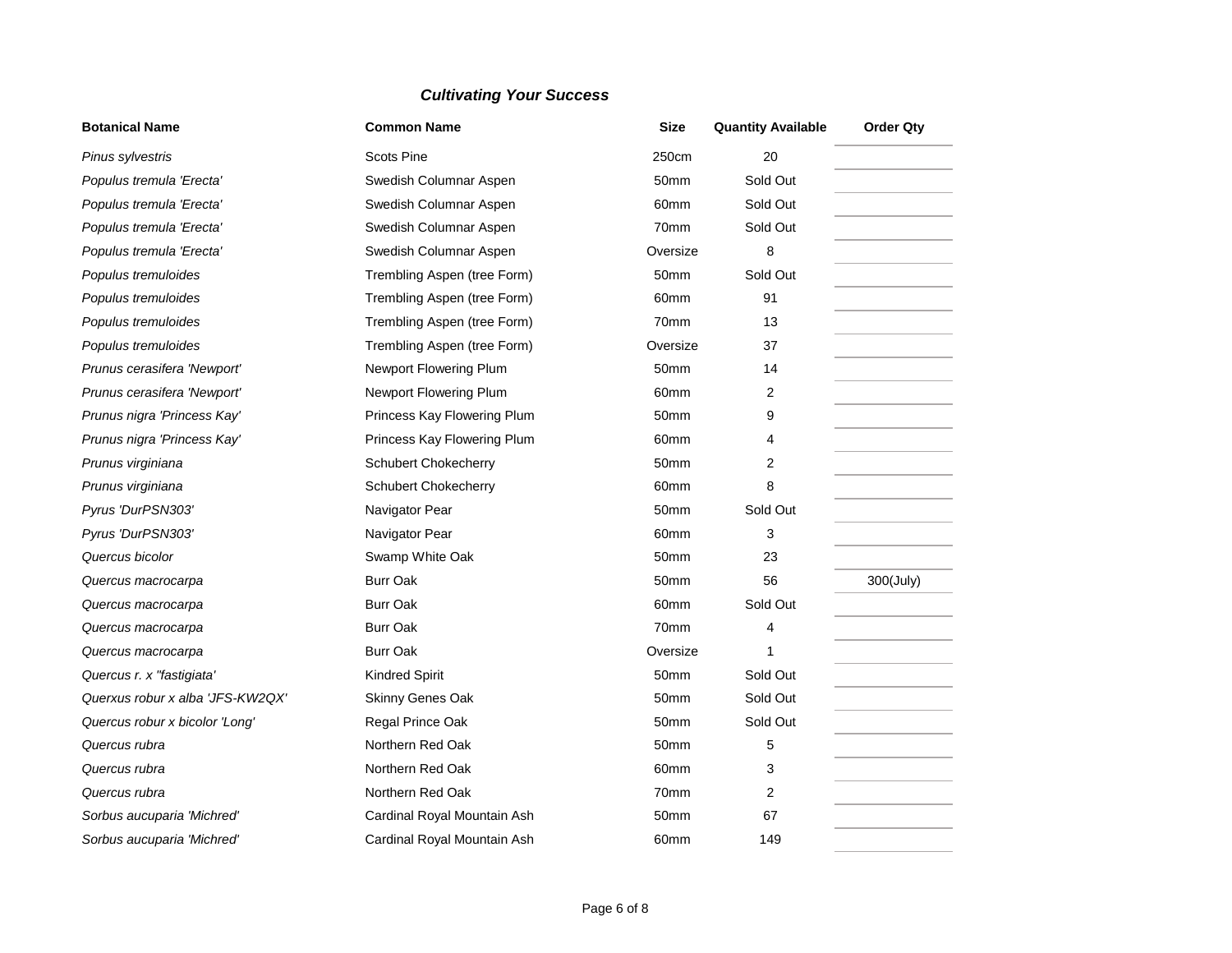| <b>Botanical Name</b>              | <b>Common Name</b>           | <b>Size</b>      | <b>Quantity Available</b> | <b>Order Qty</b> |
|------------------------------------|------------------------------|------------------|---------------------------|------------------|
| Sorbus aucuparia 'Michred'         | Cardinal Royal Mountain Ash  | 70mm             | 32                        |                  |
| Sorbus aucuparia 'Michred'         | Cardinal Royal Mountain Ash  | Oversize         | 55                        |                  |
| Sorbus aucuparia 'Rossica'         | Russian Mountain Ash         | 50mm             | 71                        |                  |
| Sorbus aucuparia 'Rossica'         | Russian Mountain Ash         | 60mm             | 29                        |                  |
| Sorbus aucuparia 'Rossica'         | Russian Mountain Ash         | 70mm             | 9                         |                  |
| Sorbus aucuparia 'Rossica'         | Russian Mountain Ash         | Oversize         | 35                        |                  |
| Sorbus decora                      | Showy Mountain Ash           | 50mm             | 60                        |                  |
| Sorbus decora                      | Showy Mountain Ash           | 60mm             | Sold Out                  |                  |
| Sorbus decora                      | Showy Mountain Ash           | 70mm             | Sold Out                  |                  |
| Sorbus decora                      | Showy Mountain Ash           | Oversize         | Sold Out                  |                  |
| Syringa reticulata 'Ivory Pillar'  | Ivory Pillar Japanese Lilac  | 50mm             | Sold Out                  |                  |
| Syringa reticulata 'Ivory Pillar'  | Ivory Pillar Japanese Lilac  | 60mm             | Sold Out                  |                  |
| Syringa reticulata 'Ivory Silk'    | Ivory Silk Japanese Lilac    | 50mm             | Sold Out                  | 150 (July)       |
| Syringa reticulata 'Ivory Silk'    | Ivory Silk Japanese Lilac    | 60mm             | Sold Out                  |                  |
| Syringa reticulata 'Snow Cap'      | Snow Cap Lilac               | 50 <sub>mm</sub> | Sold Out                  |                  |
| Syringa reticulata 'Snow Cap'      | Snow Cap Lilac               | 60mm             | 29                        |                  |
| Syringa reticulata 'Summer Storm'  | Summer Storm Lilac           | 50mm             | 3                         |                  |
| Syringa reticulata 'Summer Storm'  | Summer Storm Lilac           | 60mm             | 19                        |                  |
| Syringa reticulata 'Summer Storm'  | Summer Storm Lilac           | 70mm             | 6                         |                  |
| Tilia americana 'American Sentry'  | American Sentry Linden       | 50mm             | Sold Out                  |                  |
| Tilia americana euchlora 'Redmond' | <b>Redmond Linden</b>        | 50mm             | Sold Out                  |                  |
| Tilia cordata 'Corinthian"         | Corinthian Linden            | 50mm             | 36                        |                  |
| Tilia cordata 'Greenspire'         | Greenspire Littleleaf Linden | 50mm             | 452                       |                  |
| Tilia cordata 'Greenspire'         | Greenspire Littleleaf Linden | 60mm             | Sold Out                  |                  |
| Tilia cordata 'Greenspire'         | Greenspire Littleleaf Linden | 70mm             | 5                         |                  |
| Tilia flavescens                   | Dropmore Linden              | 50mm             | 9                         |                  |
| Tilia flavescens                   | Dropmore Linden              | 60mm             | 74                        |                  |
| Tilia flavescens                   | Dropmore Linden              | 70mm             | Sold Out                  |                  |
| Tilia flavescens                   | Dropmore Linden              | Oversize         | 1                         |                  |
| Tilia mongolica 'Harvest Gold'     | Harvest Gold Linden          | 50mm             | 29                        |                  |